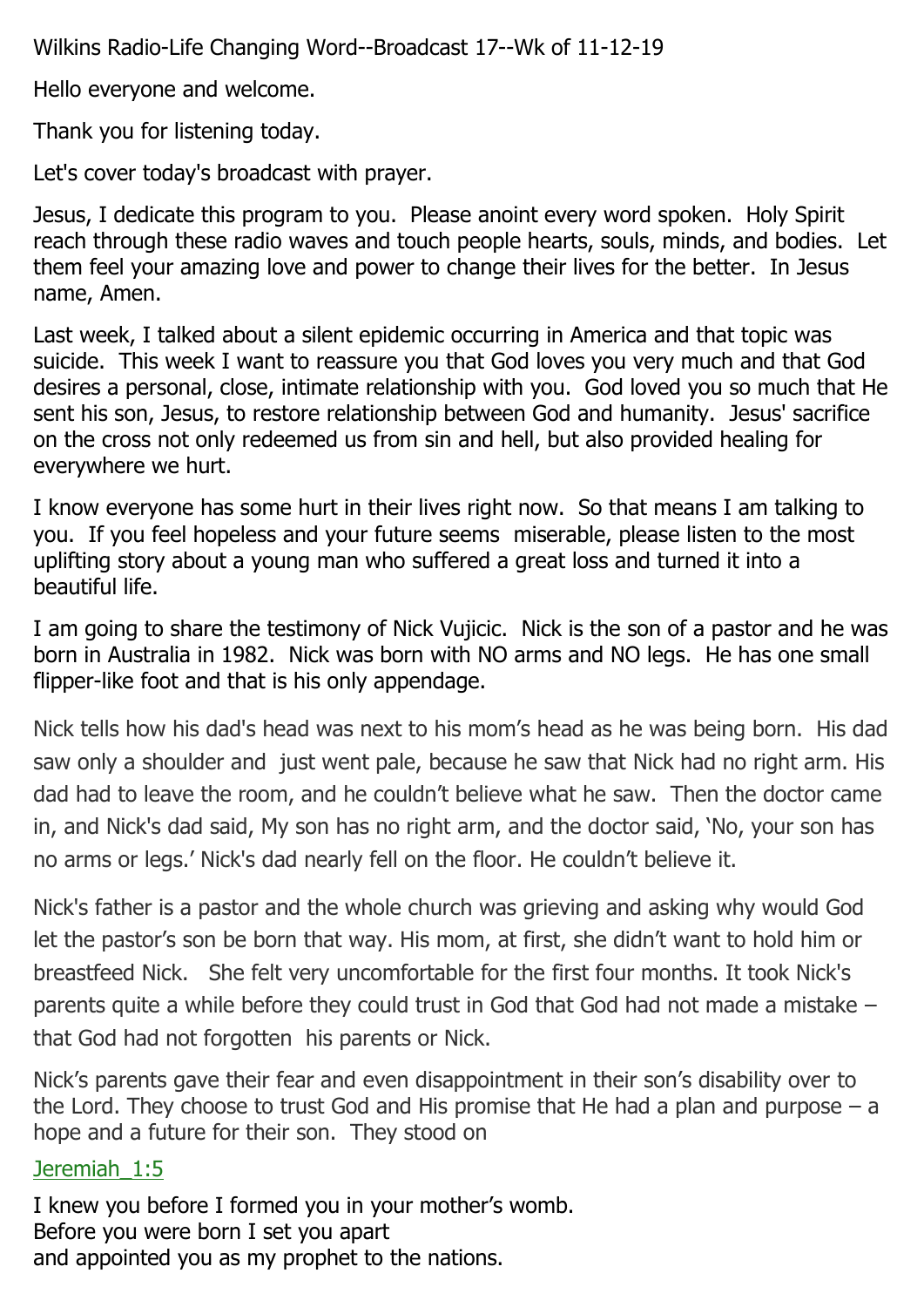But as the years passed, Nick on the other hand, had many challenges trusting in a God that he felt gave him less.

Nick challenged God and said, 'God, I know that I am a sinner. I know I won't probably have peace until You are in my heart. But I will not let You in my heart until You answer me, why? Why did you take my arms and legs? Why didn't You give me what everybody else has? God, until You answer me that question, I will not serve You.'

Nick wanted to end it. If God wasn't going to end his pain, Nick was going to end it himself. So at age eight, Nick tried to drown himself in a bathtub with four inches of water. He told his mom and dad, 'I'm just going to relax in the bathtub. Can you put me in the bathtub?' Nick turned over a couple of times to see if he could do it. Nick could not take his own life. The thought that stopped him from going through with suicide was the love for his parents. Nick loved them so much, and all they did was love him. He pictured his funeral. He pictured his parents, and all Nick saw was guilt on their shoulders that they couldn't have done more.

That was the last time Nick attempted suicide. But it wouldn't be the last time he would come face to face with those deep issues that made him want to end the pain.

One day Nick's mother had him read an article about a severely disabled man. That man's story made a huge impact on Nick.

Nick decided he had a choice to either be angry at God for what he did not have or be thankful for what he did have. Nick's mom said, 'Nick, God's going to use you. I don't know how. I don't know when, but God's going to use you.'

And those seeds started penetrating in Nick's heart. That's when he started seeing that there is no point in being complete on the outside when you're broken on the inside. Nick found out that God can heal you without changing your circumstance.

Nick gave his life to Jesus Christ when he read John 9 at age 15, where this blind man from birth was coming through a village. Jesus saw him. People asked Jesus, 'Why was this man born this way?' Jesus said, 'It was done so that the works of God may be revealed through him.'

"In second Timothy chapter 3, verse 16, it says, 'All scripture is God-breathed.' That is when Nick believed God breathed into him life and faith. This faith came over me. This peace came over me. I felt like God answered my question that I'd been waiting for. The question was: Why?

Why did you make me this way?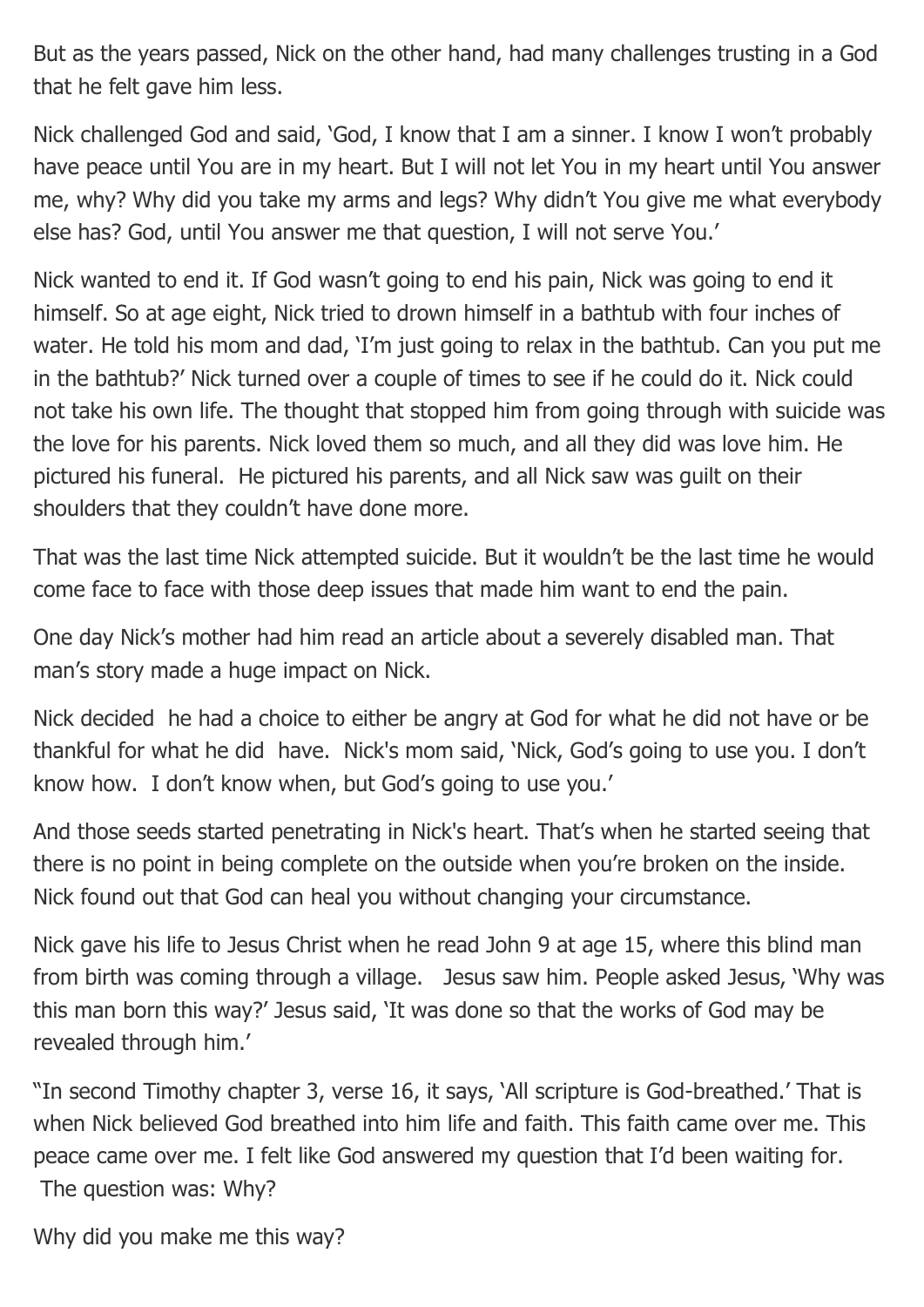God's answer is: Do you trust Me?

That is the real question. That is at the heart of all of our anxiety.

When you say yes, I will TRUST JESUS, nothing else matters and you will find peace.

Nick could stop searching. There was nothing else he could find. There was nothing else that could give him peace. He knew arms and legs would not give him peace anyway.

Nick needed to know the truth of who He was. Why he was here and where he was going after death. Nick has searched but never found that truth anywhere else but in Jesus Christ.

It was in Jesus Christ where Nick found the strength to do what many thought would be the impossible.

Nick says, "It is so hard to be strong when people constantly say, 'You're not good enough. Go away. We don't want anything to do with you.'

In life, if you don't know the truth, then you can't be free. You will believe the lies like they are the truth. But once you read the Word of God and realize, I know the truth, I'm not a man without arms and legs. I am a child of God.

Nick believes if God does not change your circumstances, then God will use those circumstances for the kingdom of God. People see Nick's pain is real, but they also see that Nick's victory, through Jesus, over his pain is also real. God can swallow-up your pain in victory today as well.

Nick says, if God does not give you a miracle, then you are a miracle of God for somebody else's salvation.

Nick thanks God that He did not answer his prayer when he was begging God for arms and legs at age eight. Because guess what? Nick has no arms and no legs, and God is still using him all around the world. Nick has seen approximately 200,000 souls come to Jesus Christ in the last seven years.

In the last decade, Nick has shared his story in 24 countries to over three million people. Whether he is talking to a stadium packed with people or one single person, his heart behind the message is the same.

Nick wants to tell you that God loves you. God has not forgotten your pain. He has not forgotten your family. Maybe while you listen to this testimony, you have compared your sufferings to Nick's suffering, but that is not where hope is. Hope is in the name of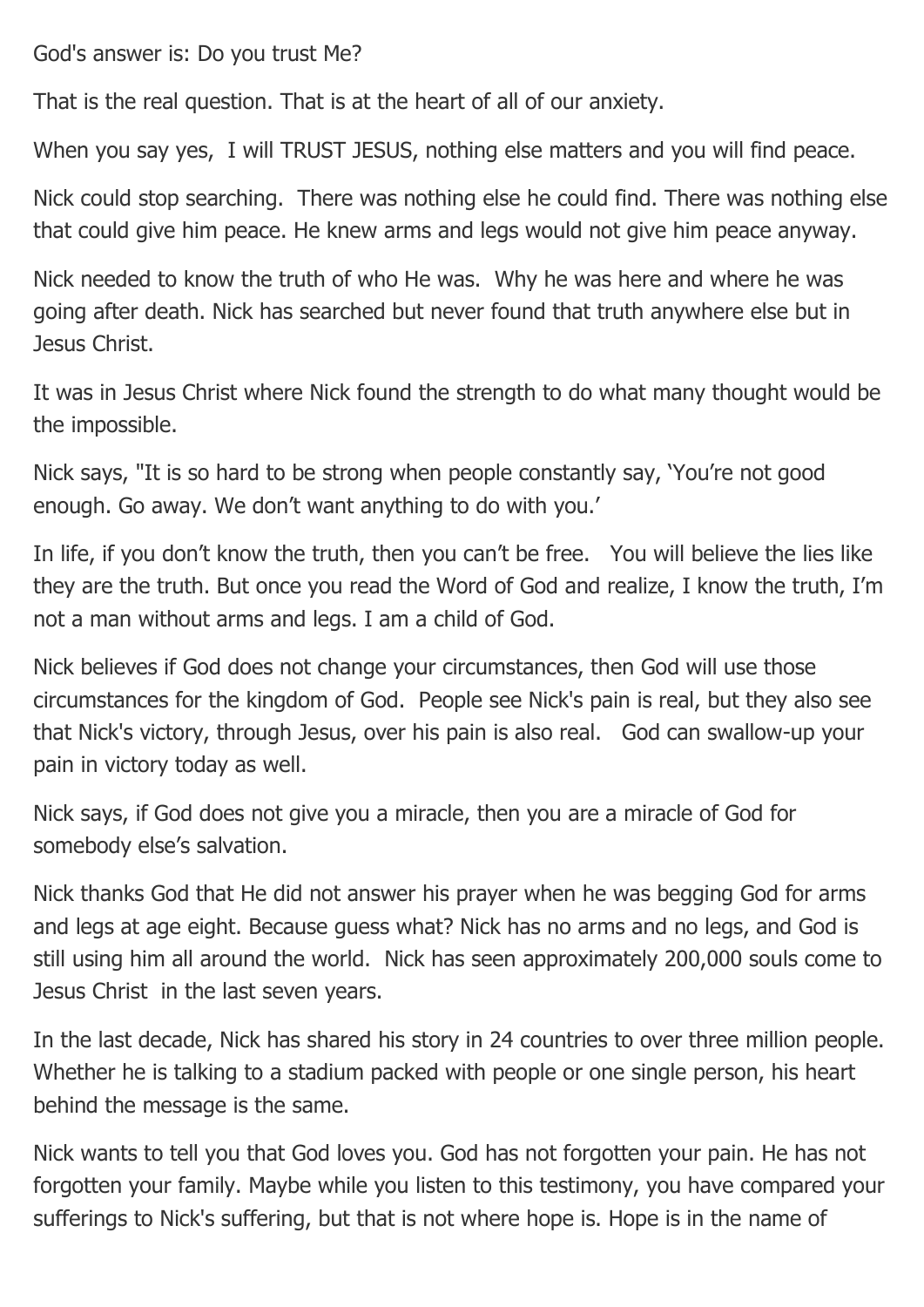Jesus. Hope is when you compare your suffering to the infinite, immeasurable love and grace of God.

Don't give up on God, because God will not give up on you.

I hope you found that testimony to be as uplifting as I did. If you know someone that is disabled, especially if they are struggling with the emotional pain and depression, please write me for a copy of Nick's story. I strongly urge you to Google Nick and read more about his amazing life and view many interviews and sermons with Nick. Nick is so impactful when you can see a video of his testimony. Nick's joy and enthusiasm is a true miracle of God.

In order for you to Google Nick and watch his amazing testimony on video, I am going to spell his name again.

It is V-U-J-I-C-I-C.

I will repeat this information. Please Google Nick, N-I-C-K and his last name is spelled,

V-U-J-I-C-I-C.

If God can turn around the life of a young man without any arms and legs, God will do it for you. God loves us all the same.

In Romans 2:10-11 the Word says,

Glory and honor and inner peace will be given to everyone who habitually does good.

For God shows no partiality nor arbitrary favoritism.

With God one person is not more important than another.

We will read and study and grow in God's Word together.

I am very interested in praying for you. If you are suffering with depression, loneliness, hopelessness, despair, or any suicidal thoughts, I want to pray for you. If you are in physical pain, I want to pray for you. Please send your prayer requests to my mailing address or you can email me on my website. My announcer will give you my address and my website to send me your prayer request or to request a copy of my programs. You do not have to suffer alone, but you can share your hurts with me and I will agree and pray with you for God to heal you everywhere you hurt.